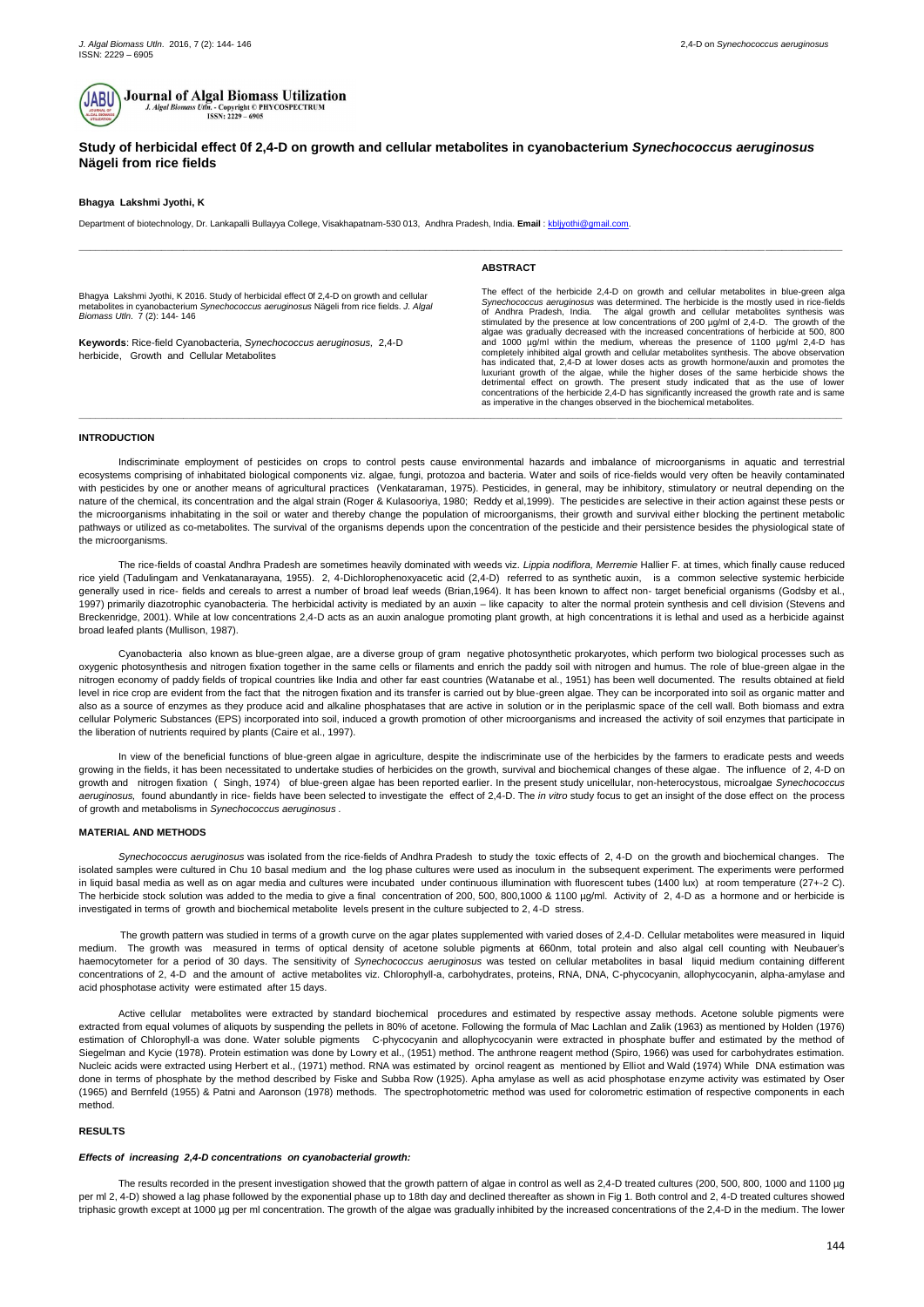In the long term experiments, after fifteen days of incubation period, the sensitivity of algae was tested in liquid medium to find out the adverse effects of various concentrations of 2, 4-D (200, 500, 800 and 1000 µg per ml) on cellular metabolites of *Synechococcus aeruginosus* i.e. chlorophyll-a, carbohydrates, proteins, RNA, DNA, Cphycocyanin, allophycocyanin, activity of α-amylase and acid phosphatase . Results of experiments revealed that, as compared to control, the cellular metabolites were proportionately decreased with the increase of concentrations of 2, 4-D, except at 200 µg per ml, which was proved as growth promoter(Table 1). The concentration at 1000 μg 2, 4-D per ml caused effective decline in the quantity of chlorophyll-a, carbohydrates, proteins, RNA, DNA, C-phycocyanin, allophycocyanin. Activity of α-amylase and acid - phosphatase showed a significant decline when compared to control. Among all cellular metabolites, the levels of chlorophyll-a, proteins, RNA and C-phycocyanin appeared to be remarkably affected at 1000 µg 2, 4-D per ml. A drastic reduction in nucleic acid implies that, 2,4-D has an impact on transcription and simultaneously effects the genome of algae. Rise in 2, 4-D concentration i.e. at 500, 800 and 1000 µg per ml, results in a progressive decline in the quantities of all the metabolites. The amount of DNA reduction is in accordance with the amount of RNA reduction and the same is reflected in growth that finally leads to death of the algal cells. In our experiments , we found that the effect of 2,4-D at lower doses i.e.200 µg per ml acts as auxin and promoted the growth both on agar medium and liquid medium. However, higher doses decreases the growth and quantities of the cellular metabolites. The toxic tolerance level of the algae (1000 µg per ml) was not changed both on agar and liquid medium.

concentration of 200 µg 2, 4-D per ml in basal medium promoted the growth of the algae without lag phase when compared to the control, implying its role as a hormone. While 500 µg per ml concentration proves to be a growth retardant when compared to 200 µg per ml dose cultures and the exponential phase in the culture was continued up to 20th day and later became static, it means that at 500 µg per ml effect of 2, 4-D as a herbicide begins. The herbicide effect is very prominent at 800 µg per ml dose. The growth of the algae was gradually inhibited by the increased concentrations of 2, 4-D in the medium until 1000 µg per ml. At 1100 µg per ml 2, 4-D concentration, the growth of the alga is completely inhibited.

# *Effects on cellular metabolites:*

### **Fig 1: Time – course Growth of** *Synechococcus aeruginosus* **in basal medium supplemented with graded concentration of 2,4- D**

**Table – 1: Long-term effect of 2, 4-D on cellular metabolites in** *Synechococcus aeruginosus*

| <b>Concentrations</b>                    | Chloro<br>phyll-a (mg/g<br>f.w. | Carbo-<br>hydrates<br>(mg/100 mg<br>f.w.) | <b>Proteins</b><br>(mg/100<br>mg. f.w.) | <b>RNA</b><br>$(\mu g/100 \text{ mg})$<br>f.w.) | <b>DNA</b><br>(µg<br>phosphate/<br>100 mg.f.w.) | C-phyco-<br>cyanin<br>(mg/ml) | Allo-<br>Phyco-<br>cyanin<br>(mg/ml) | $\alpha$ -amylase (µg/ml<br>maltose released<br>in 15 min./100 µg<br>protein) | Acid<br>phosphatase<br>(µg/ml PnP released<br>min./100 $\mu$ g<br>30<br>in<br>protein) |
|------------------------------------------|---------------------------------|-------------------------------------------|-----------------------------------------|-------------------------------------------------|-------------------------------------------------|-------------------------------|--------------------------------------|-------------------------------------------------------------------------------|----------------------------------------------------------------------------------------|
| Basal medium<br>(control)                | 0.4218                          | 0.963                                     | 0.085                                   | 125.7                                           | 29.30                                           | 0.27                          | 0.0042                               | 79.14                                                                         | 11.01                                                                                  |
| Basal medium + 200<br>$\mu$ g/ml 2, 4-D  | 0.5380                          | 1.320                                     | 0.093                                   | 91.0                                            | 22.86                                           | 0.22                          | 0.0035                               | 75.19                                                                         | 7.34                                                                                   |
|                                          | $(+21.59)$                      | $(+27.04)$                                | $(+8.60)$                               | $(-27.60)$                                      | $(-21.97)$                                      | $(-18.51)$                    | (16.66)                              | $(-4.99)$                                                                     | $(-33.33)$                                                                             |
| Basal medium + 500<br>$\mu$ g/ml 2, 4-D  | 0.1173                          | 0.735                                     | 0.009                                   | 63.60                                           | 12.81                                           | 0.13                          | 0.0027                               | 50.00                                                                         | 4.28                                                                                   |
| Basal medium + 800<br>$\mu$ g/ml 2, 4-D  | 0.0516                          | 0.556                                     | 0.004                                   | 34.5                                            | 10.92                                           | 0.004                         | 0.0038                               | 32.29                                                                         | 3.57                                                                                   |
| Basal medium +<br>1000 $\mu$ g/ml 2, 4-D | 0.0139                          | 0.445                                     | 0.002                                   | 10.1                                            | 8.75                                            | 0.001                         | 0.0018                               | 22.29                                                                         | 1.75                                                                                   |
|                                          | $(-96.70)$                      | $(-53.79)$                                | $(-97.64)$                              | $(-91.96)$                                      | $(-70.13)$                                      | $(-99.62)$                    | $(-57.14)$                           | $(-71.83)$                                                                    | $(-84.10)$                                                                             |

f.w. = fresh weight; PnP = P-nitrophenol; 2, 4-D = 2, Dichlorophenoxyacetic acid; Parentheses show the percentage of promotion (+) or inhibition (-) over control (Basal medium)

# **DISCUSSION**

Among the pesticides, herbicides are the most widely used class of pesticides in agriculture (Zimdahl, 2002) and have been found to have varied effects in various organisms (Metting, 1981). Studies on deleterious effects of herbicide on growth and metabolism of cyanobacteria are very few (Chinnaswamy and Patel, 1984) . Understanding the mode of action of herbicides has been an important tool in research to improve application methods in various agricultural practices, handle weed resistance problems and explore toxicological properties. For identifying the mechanism of action of herbicide, there was a need to investigate and identify the sites, where the herbicides exert their action either at cellular level or molecular level. 2,4-D has been designated as a powerful herbicide of hormonal type , which is generally used in rice- fields and cereals to arrest a number of broad leaf weeds (Brians, 1964), has been known to effect non- target beneficial organism ( Godsby et al., 1997) primarily diazotrophic cyanobacteria. In the present study *Synechococcus aeruginosus,* a microalgal species found abundantly in rice- fields have been selected to investigate the effect of 2,4-D. The *in vitro* study of the dose effect in the present investigation gives an insight into the changes in the process of growth and metabolism in *Synechococcus aeruginosus .*

 Auxin promotes the growth by DNA synthesis and cell division as suggested by Skoog, 1954, Schroeder et al. 1967). Based on the results, lower concentrations of 2, 4-D i.e. 200 µg/ml as shown in Fig 1 stimulates the growth by enhancing the chlorophyll-a, protein, carbohydrates as compared to control and functions as auxins (Dodge, 1975). At this dose, herbicide 2,4-D attaches to cell membrane and alters the nutrient flow to direct enzyme stimulation which leads to synthesis of photosynthetic pigments ( table- 1) (Rivera and Penner, 1979).